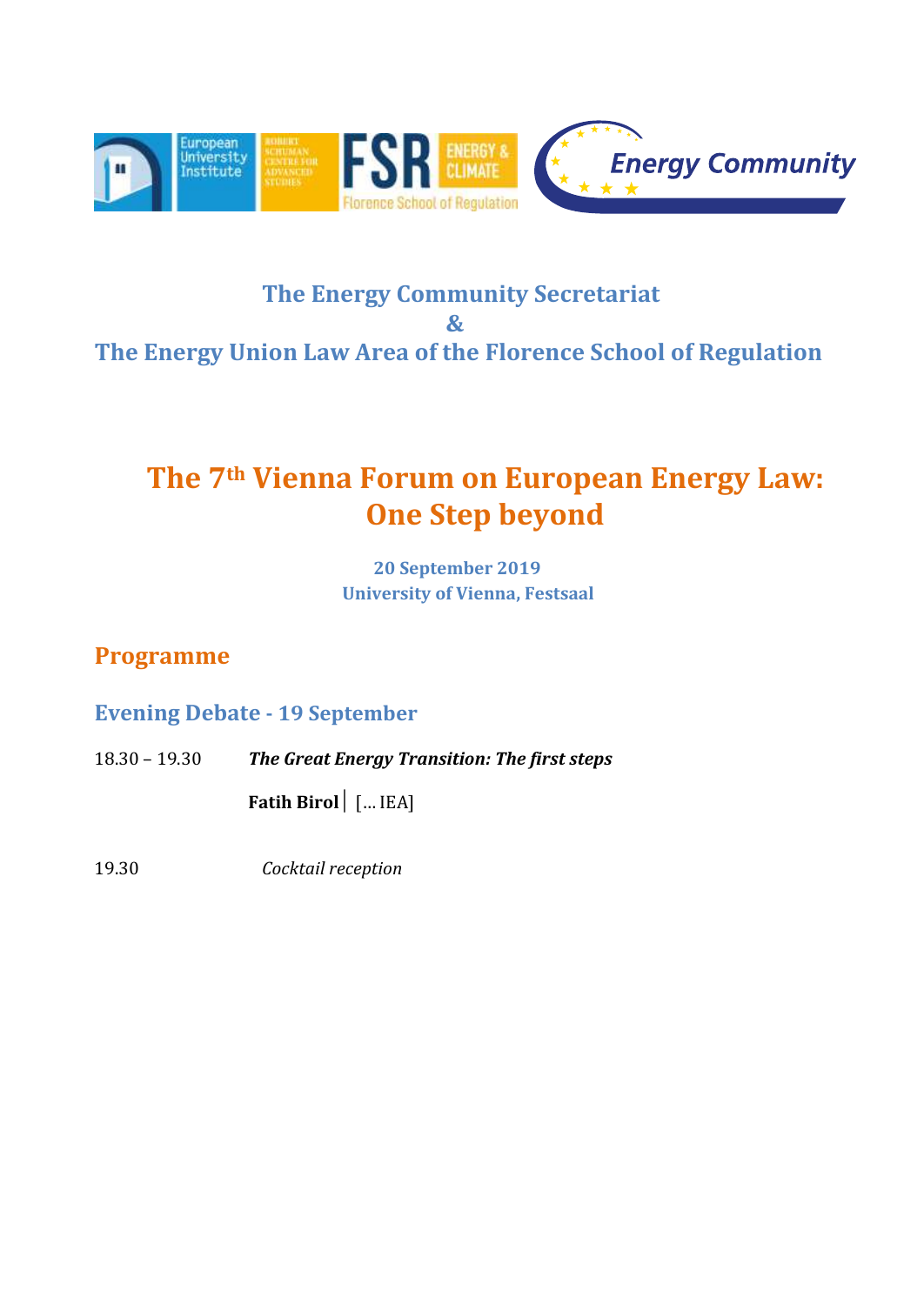## **The 7th Vienna Forum on European Energy Law - 20 September 2019**

| $09.00 - 09.10$ | <b>Welcome and Introduction</b>                                                                                                             |
|-----------------|---------------------------------------------------------------------------------------------------------------------------------------------|
|                 | <b>Dirk Buschle</b>   Energy Community Secretariat                                                                                          |
| $09.10 - 09.30$ | <b>Keynote:</b> The Energy Union - which legacy of the Juncker                                                                              |
|                 | Commission?                                                                                                                                 |
|                 | Klaus-Dieter Borchardt   [European Commission]                                                                                              |
| $09.30 - 10.45$ | Session I: Beyond the point of no return: Legal aspects of renewable<br>energy [Moderator: N.N., Energy Community Secretariat]              |
|                 | Making a business case out of renewables - the legal side                                                                                   |
|                 | Eva Chamizo Llatas   Iberdrola                                                                                                              |
|                 | Supporting renewables in the Energy Community                                                                                               |
|                 | Harry-Boyd Carpenter   EBRD                                                                                                                 |
|                 | Getting renewables auctions right                                                                                                           |
|                 | Silvana Tiedemann   Ecofys                                                                                                                  |
|                 | Which contractual framework for renewables projects?                                                                                        |
|                 | Bernd Rayal Schönherr                                                                                                                       |
| $10.45 - 11.15$ | Coffee break                                                                                                                                |
| $11.15 - 11.45$ | <b>Keynote:</b> Decarbonizing Europe - Opportunities and                                                                                    |
|                 | challenges                                                                                                                                  |
|                 | <b>Christopher Jones</b>   [European Commission]                                                                                            |
|                 | <b>Jacob Werksman</b> [European Commission]                                                                                                 |
| $11.45 - 13.00$ | Session II: Beyond public policy: Private enforcement of environmental<br><b>and climate law</b> [Moderator: Robert Klotz, SheppardMullins] |
|                 | The Commission's new role: enforcer or moderator?                                                                                           |
|                 | Rafael Leal-Arcas   Queen Mary University, London                                                                                           |
|                 | Air pollution and climate in national courts                                                                                                |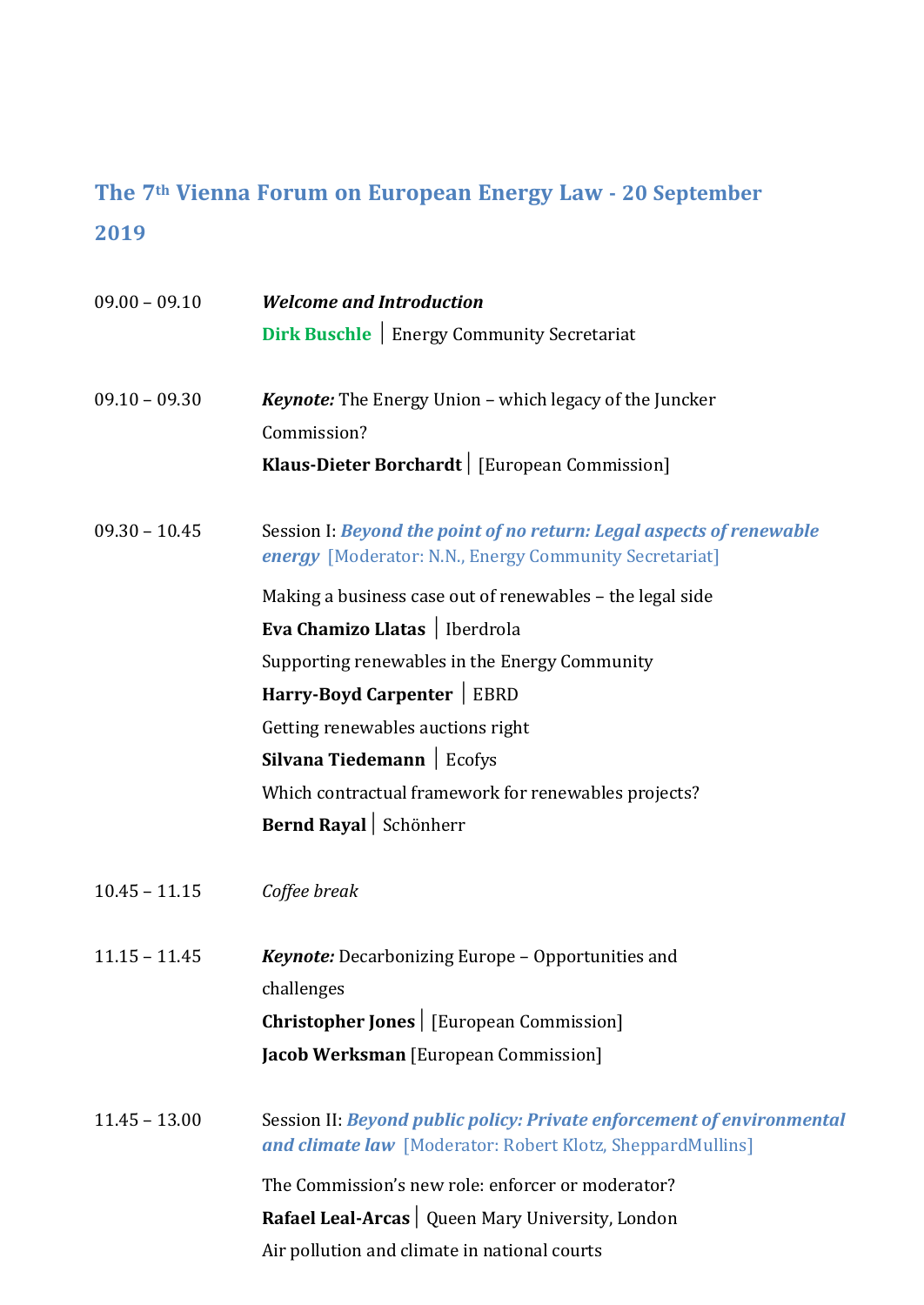|                 | Matthias Keller   Presiding Judge of the Administrative                                                         |
|-----------------|-----------------------------------------------------------------------------------------------------------------|
|                 | Court, Aachen                                                                                                   |
|                 | Climate litigation                                                                                              |
|                 | Vesselina Haralampieva   Senior Counsel, EBRD                                                                   |
|                 | How to use the law for the public good                                                                          |
|                 | Amy Rose   Director of Litigation, ClientEarth                                                                  |
| $13.00 - 14.00$ | Lunch                                                                                                           |
| $14.00 - 15.00$ | Session III: Beyond imagination: Legal aspects of the new energy world<br>[Moderator: Andreas Gunst, DLA Piper] |
|                 | The European prosumer, the unknown creature                                                                     |
|                 | Marta Ballasteros   Principal Legal Adviser, milieu                                                             |
|                 | A new role for distribution - are we ready?                                                                     |
|                 | Michel Derdevet   Enedis                                                                                        |
|                 | Legal aspects of aggregation and citizen energy communities                                                     |
|                 | Anne Lapierre   Norton Rose Fulbright                                                                           |
|                 | New energy perspective from the Energy Community                                                                |
|                 | Petar Mitrović   Karanovic&Partners                                                                             |
| $15.00 - 15.15$ | <b>Keynote:</b> Decarbonization and Energy Security                                                             |
|                 | Andris Piebalgs   FSR                                                                                           |
| $15.15 - 16.15$ | Session IV: Beyond control: Aspects of security of supply - a                                                   |
|                 | <b>Roundtable [Moderator: Leigh Hancher, FSR]</b>                                                               |
|                 | The role of trade law in global energy relations                                                                |
|                 | James Bacchus   Professor of Global Affairs, Director of the                                                    |
|                 | Center for Global Economic and Environmental Opportunity,                                                       |
|                 | University of Central Florida                                                                                   |
|                 | Nordstream and South Stream under the Third Energy                                                              |
|                 | Package                                                                                                         |
|                 | <b>Pawel Pikus</b>   Polish Ministry of Energy                                                                  |
|                 | Does EU scaling-up battery production make sense?                                                               |
|                 | <b>Patrick Clerens</b> The European Association for Storage                                                     |
|                 | Cyber-security: Hype or real threat?                                                                            |
|                 | Michaela Kollau   European Commission                                                                           |